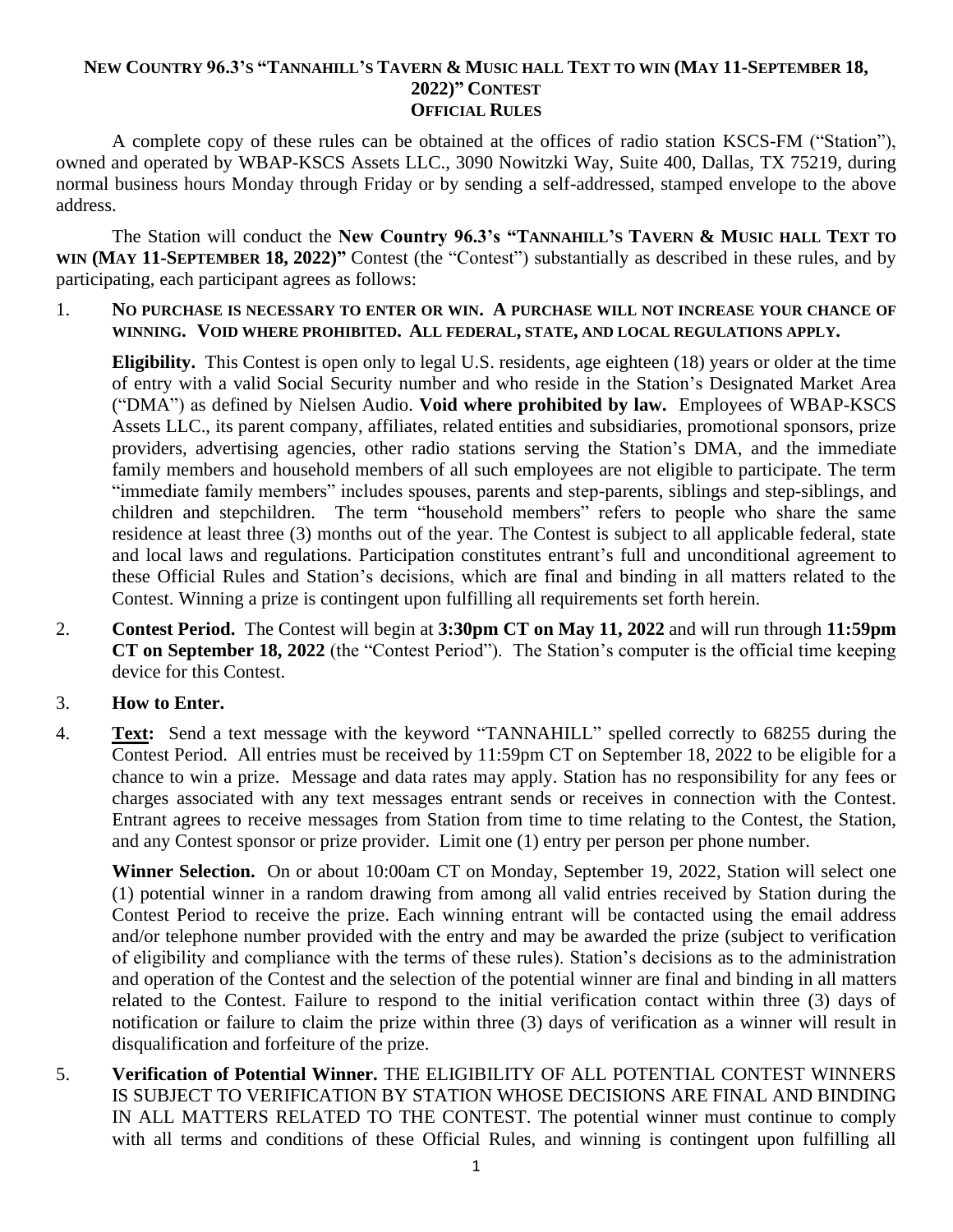requirements. The potential winner may be notified by email and/or telephone call after the date of random drawing and/or winner determination. The potential winner will be required to sign and return to Station, within three (3) days of the date notice is sent, an affidavit of eligibility and a liability/publicity release (except where prohibited) to claim the prize, if applicable. A winner who returns the affidavit of eligibility and liability/publicity release will be deemed to have accepted the contest prize and thereafter will not be permitted to rescind their acceptance of the prize and/or return the prize. If a potential winner cannot be contacted, fails to sign and return the affidavit of eligibility and/or the liability/publicity release within the required time period (if applicable), or if the prize or prize notification is returned as undeliverable, potential winner forfeits prize. In the event that the potential winner of a prize is disqualified for any reason, Station may award the applicable prize to an alternate winner by random drawing from among all remaining eligible entries. Unclaimed prizes may not be awarded.

6. **Prizes.** Ten (10) prizes (each, a "Prize") will be awarded in this Contest. The Prize includes: two (2) tickets to one of the following concerts, to be determined by the station:

Muscadine Bloodline – OCTOBER 1, 2022 | ARC ANGELS – OCTOBER 6, 2022 | RECKLESS KELLY – OCTOBER 14, 2022 | SHOVELS & ROPE – OCTOBER 16, 2022 | FOREIGNER – OCTOBER 23, 2022 | GREEN RIVER ORDINANCE – OCTOBER 28, 2022 | JONATHAN TYLER & THE TEXAS GENTLEMAN – OCTOBER 29, 2022 | FUTUREBIRDS – OCTOBER 31, 2022 | AMERICAN AQUARIUM – DECEMBER 10, 2022

## 7. **TOTAL ARV OF ALL CONTEST PRIZES IS: ONE THOUSAND DOLLARS (\$1,000.00).**

For entry to the prize event(s), each event attendee may be required to show valid proof of **vaccination against the COVID-19 virus and/or valid proof of a negative test for the COVID-19 virus within 72 hours (or such other time as the event organizers require) prior to the event(s). Attendees are encouraged to check event organizers' website prior to attending the event for upto-date information on event attendance requirements.**

Winner is responsible for all taxes associated with prize receipt and/or use. Odds of winning a prize depend on a number of factors including the number of eligible entries received during the Contest Period and listeners participating at any given time.

There is no substitution, transfer, or cash equivalent for prizes, except that the Station may, in its sole discretion and to the extent permitted by law, substitute prizes of comparable value or cash. The prizes are expressly limited to the item(s) listed above and do not include taxes, gratuities or any other expenses. Any tickets and/or gift certificates/cards awarded as part of a prize will be subject to the terms and conditions set forth by the issuer and are valid only on the date(s) printed on the tickets or gift certificates/cards. Other restrictions may apply.

If any prize or a portion of any prize is postponed, cancelled, or otherwise unavailable due to disease, epidemic, pandemic, quarantine, any acts of government and/or any reason that is beyond the control of Station or any Sponsor, then no substitution shall be provided. Station and any Sponsors make no representation or warranty about the safety of any prize. By accepting and using a prize, each winner acknowledges and assumes all risks of accepting and using the prize, and any other risks associated with the prize.

8. **Entry Conditions and Release.** By entering, each participant agrees to: (a) comply with and be bound by these Official Rules and the decisions of the Station, which are binding and final in all matters relating to this Contest; (b) release and hold harmless Station, Cumulus Media New Holdings, Inc., and its subsidiaries, related and affiliated companies, participating sponsors, the prize suppliers and any other organizations responsible for sponsoring, fulfilling, administering, advertising or promoting the Contest, and each of their respective past and present officers, directors, employees, agents and representatives (collectively, the "Released Parties") from and against any and all claims, expenses, and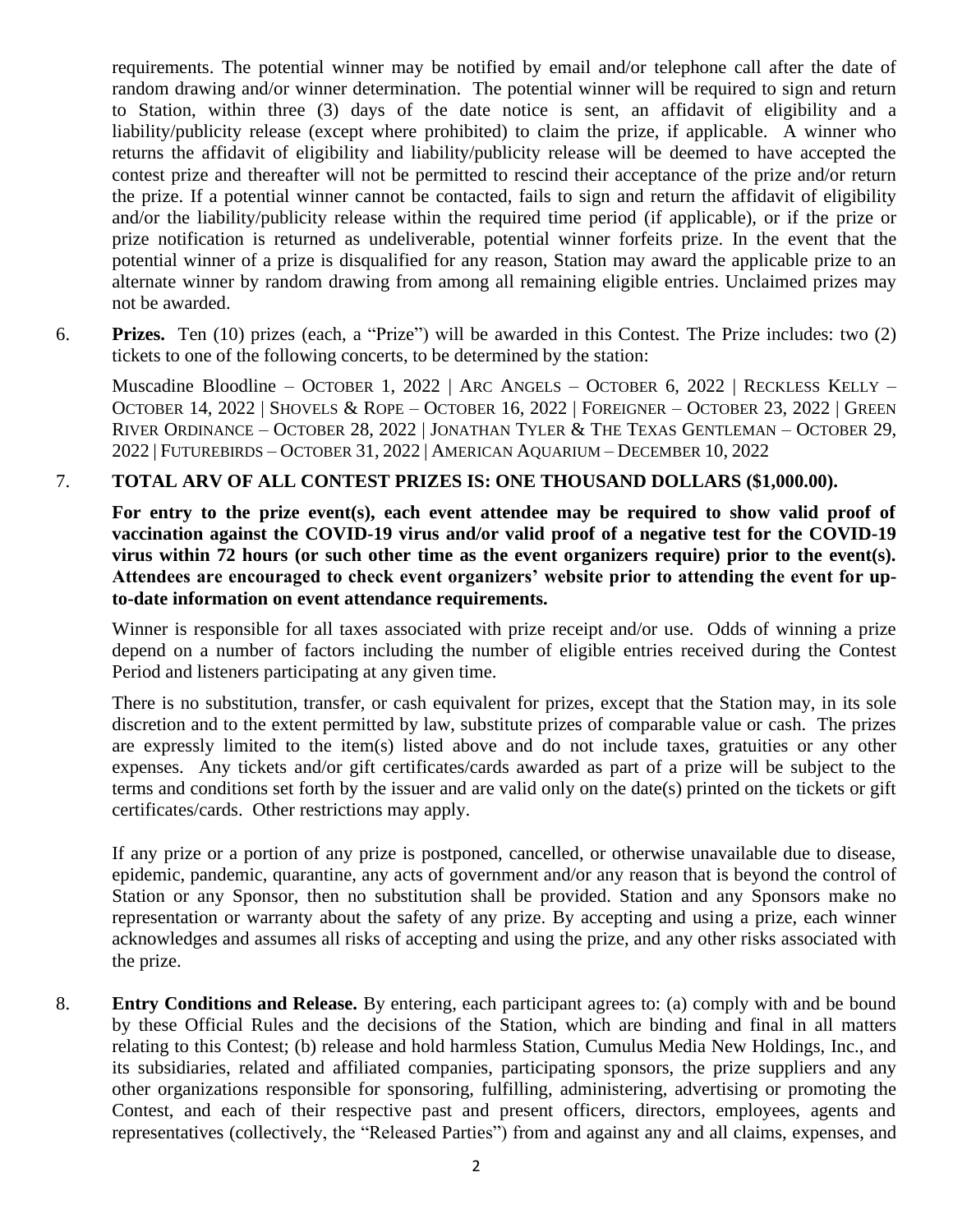liability, including but not limited to negligence and damages of any kind to persons and property, including but not limited to invasion of privacy (under appropriation, intrusion, public disclosure of private facts, false light in the public eye or other legal theory), defamation, slander, libel, violation of right of publicity, infringement of trademark, copyright or other intellectual property rights, property damage, or death or personal injury arising out of or relating to a participant's entry, creation of an entry or submission of an entry, participation in the Contest, acceptance or use or misuse of prize (including any travel or activity related thereto) and/or the broadcast, exploitation or use of entry; and (c) indemnify, defend and hold harmless the Released Parties from and against any and all claims, expenses, and liabilities (including reasonable attorneys' fees) arising out of or relating to an entrant's participation in the Contest and/or entrant's acceptance, use, non-use or misuse of the prize.

- 9. **Publicity.** Except where prohibited, participation in the Contest constitutes winner's consent to use by the Station and its agent of winner's name, likeness, photograph, voice, opinions and/or biographical information (including hometown and state) for promotional purposes in any media, worldwide, without further payment or consideration, unless otherwise prohibited by law.
- 10. **Taxes.** All State, Local, Federal and/or other taxes, duties, tariffs, title fees, licensing fees, or other fees for prizes awarded become the sole responsibility of the winner. All those who win a prize or prizes valued \$600 or more in any given year will be issued an IRS Form 1099 to report their winnings.
- 11. **General Conditions.** Station reserves the right to cancel, suspend and/or modify the Contest, or any part of it, if any fraud, technical failures or any other factor beyond Station's reasonable control impairs the integrity or proper functioning of the Contest, as determined by Station in its sole discretion. Station reserves the right in its sole discretion to disqualify any individual it finds to be tampering with the entry process or the operation of the Contest or to be acting in violation of these Official Rules or acting in an unsportsmanlike or disruptive manner. Any attempt by any person to deliberately undermine the legitimate operation of the Contest may be a violation of criminal and civil law, and, should such an attempt be made, Station reserves the right to seek damages from any such person to the fullest extent permitted by law. Station's failure to enforce any term of these Official Rules shall not constitute a waiver of that provision.
- 12. **Limitations of Liability.** The Released Parties are not responsible for: (1) any incorrect or inaccurate information, whether caused by Station, entrants, printing errors or by any of the equipment or programming associated with or utilized in the Contest; (2) technical failures of any kind, including but not limited to malfunctions, interruptions, or disconnections in phone lines or network hardware or software; (3) unauthorized human intervention in any part of the entry process or the Contest; (4) technical or human error which may occur in the administration of the Contest or the processing of entries; or (5) any injury or damage to persons or property which may be caused, directly or indirectly, in whole or in part, from entrant's participation in the Contest or receipt or use, non-use or misuse of any prize. No more than the stated number of prizes will be awarded. In event that a production, technical, programming or other error causes more than stated number of prizes as set forth in these Official Rules to be claimed, Station reserves the right to award only the stated number of prizes by a random drawing among all legitimate, unawarded, eligible prize claims.
- 13. **Disputes.** Entrant agrees that: (i) any and all disputes, claims and causes of action arising out of or connected with this Contest, or any prizes awarded, shall be resolved individually, without resort to any form of class action; (ii) any and all disputes, claims and causes of action arising out of or connected with this Contest, or any prizes awarded, shall be resolved exclusively by the United States District Court or the appropriate state court located in the Station's listening area; (iii) any and all claims, judgments and awards shall be limited to actual out-of-pocket costs incurred, including costs associated with entering this Contest, but in no event attorneys' fees; and (iv) under no circumstances will entrant be permitted to obtain awards for, and entrant hereby waives all rights to claim punitive, incidental and consequential damages and any other damages, other than for actual out-of-pocket expenses, and any and all rights to have damages multiplied or otherwise increased. SOME JURISDICTIONS DO NOT